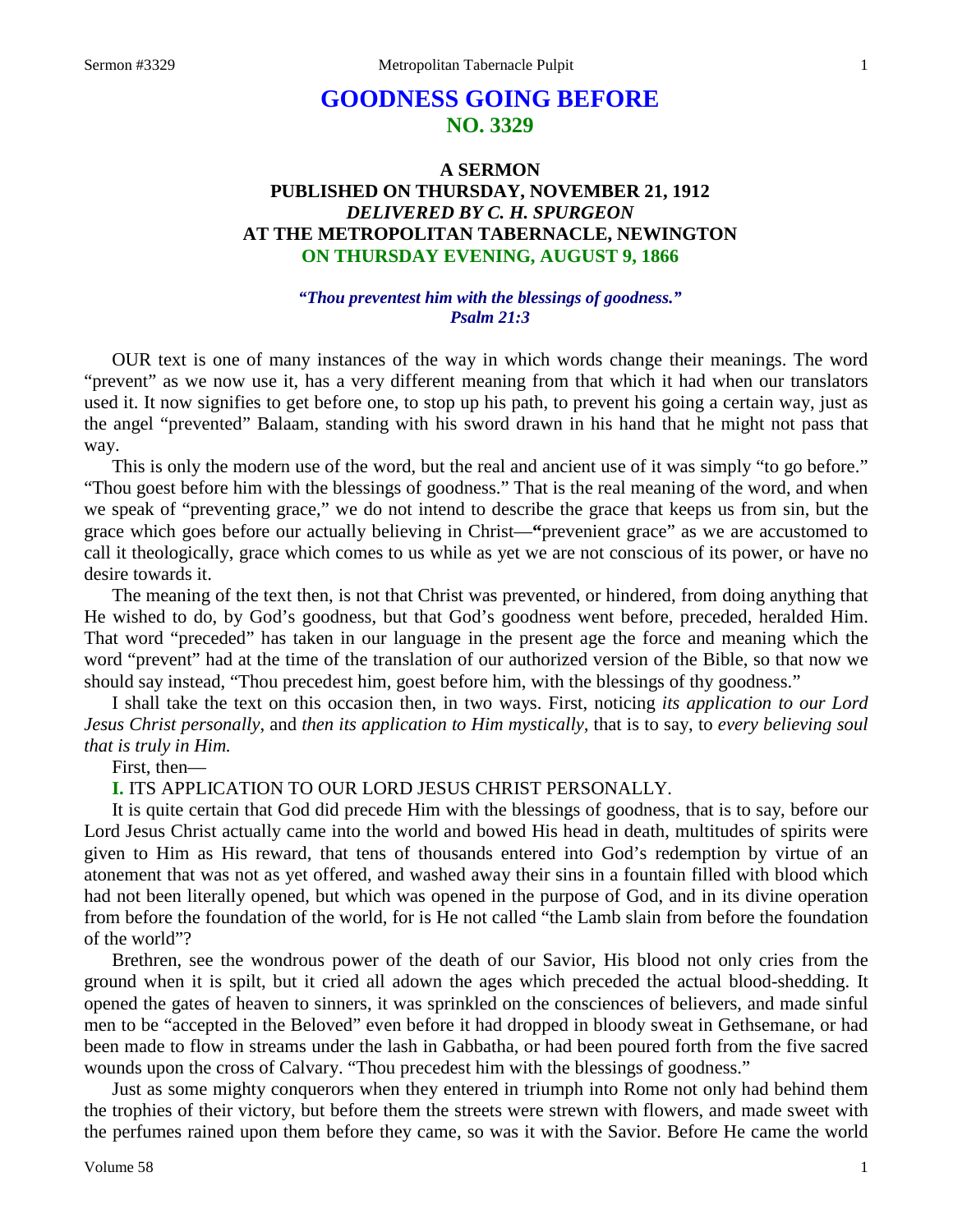was blessed by His coming, before He Himself appeared I may say that death and hell were defeated in anticipation.

Just as in our own land there is a brightness that covers the sky before the sun has actually risen above the horizon, so was it with the world, there was light in it before Christ came. It was light, however, which came from Him, for He is the light of the world, the light that lighteth every man that cometh into the world, but it came before He Himself appeared. In this verse then, it must be said of King Jesus, "Thou precedest Him with the blessings of goodness."

And to ponder another phase of this same thought, our Lord Jesus Christ was *honored among the sons of men, before He had performed His great work.* 

We honor our Lord because He has redeemed us, and it is this that makes them sing before the eternal throne, "He hath loved us, and redeemed us unto God by his blood." But long before the redemption price had been paid I doubt not that Christ was honored by the saints in heaven, for they knew that their coming there was on the same ground and footing as the saints do now. I believe, therefore, that long before He lived and died on earth they cast their crowns at His feet and said, "Thou are worthy."

I have frequently heard it said that there was no faith in heaven, but I have never been able to receive the doctrine. At any rate, there must have been faith in heaven before Christ died. The celestial spirits must have had a firm conviction that Christ would come upon the earth, and must have felt that their security depended upon the infallible oath and promise that in the fullness of time He would offer Himself as a sacrifice.

Indeed, it seems to me that there is faith in heaven still, as to that matter, for they have to believe as we do in the second advent, in the resurrection of the dead and in many wondrous promises which as yet have not been fulfilled.

Certainly, beloved, we may say of the Master that His head was crowned with the glory of the thorn crown before it was crowned with the shame, and in this sense He was preceded with the blessings of goodness. Abraham saw His day, he saw it and was glad, and in that gladness of Abraham Jesus Christ rejoiced. David sang of Him, and rested upon Him with such faith that in that faith the Savior found a solace. All those who were able to look through that smoke of the types and ceremonies, and to see the substance of the true redemption, all gave honor and glory to Him, and this I say was before He had actually won that glory by His death—"Thou precedest him with the blessings of goodness."

It seems to me, however, that the text need not be read literally, or interpreted exactly according to its words, but the spirit of it is more to be observed. That spirit appears to be this, that Christ does not tardily obtain from His father the blessings of goodness, but *they come from God with freeness and divine liberality,* so that it may truly be said, "Thou precedest him with the blessings of goodness." Take an instance, our Savior says, "I will not pray the Father for you, for the Father himself loveth you, for ye have loved me." It was as if He put it in these words and had said, "I should not have to wait pleading at the throne, for the Father Himself is so willing to give, that He will precede me with the blessings of goodness."

Ah, my dear friends, if it is a promise which belongs to us poor pleaders that before we call He will answer, and while we are speaking He will hear, do you not think that this blessing emphatically belongs to the Great Intercessor the Lord Jesus, so that the Father precedes Him with "the blessings of goodness"? We are accustomed to sing to Him as pleading before the eternal throne, but we must forever banish from our minds all idea of His needing to plead because God is unwilling to hear.

Nay, what the Son desires, the Father desires, that which He seeks at the divine throne is flowing from that throne, and His intercession it not the cause of it, but the channel through which it comes to us. We know that God's goodness was not caused by the death of Christ.

> *"'Twas not to make the Father's love Towards His people known,*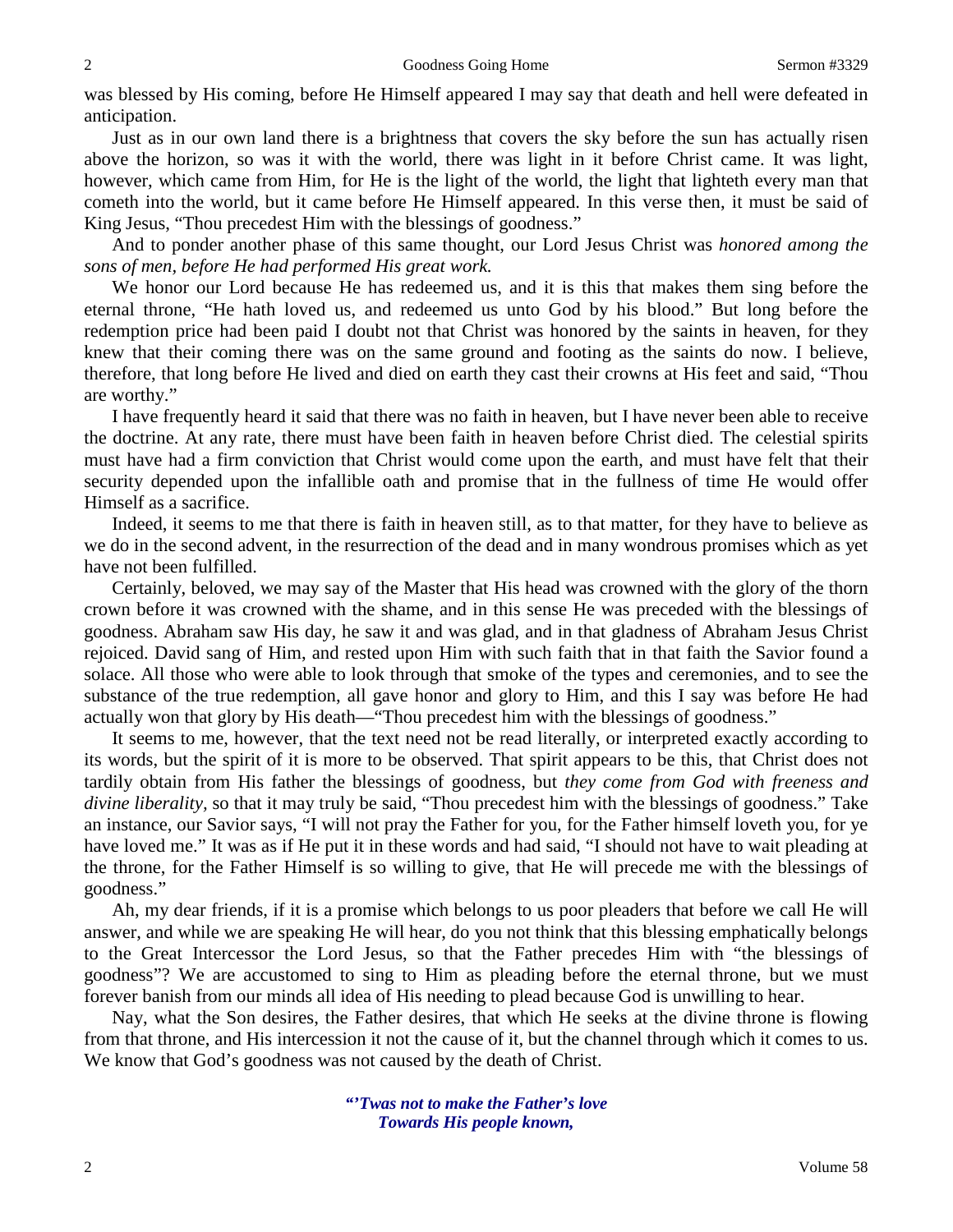*That Jesus, from the realms above, On His kind errand came.*

*'Twas not the pangs that He endured, Nor all the woes He bore, That God's eternal love procured, For God was love before."*

God loved His people with a love that surpassed all thought before the Savior came, and now that that Savior pleads for us His plea is not the cause of the blessing, but the channel through which the blessing comes down to us, "Thou precedest him with the blessings of goodness."

But then, beloved, what a sweet thought this is, that wherever the Savior comes, *God's blessings come with Him, come behind Him, no, even come before Him.* Sometimes when a man walks, his shadow goes before him. The shadow of Peter healed the sick, and so the shadow of the Savior when He is coming to a soul begins to heal it. Why, I have known some who have been blessed by the very shadow of Christ. I mean, that before they were actually converted, before the new heart and the right spirit were given to them, the very shadow of Christ, at least more or less, made them desire to change their ways.

The very shadow of Christ, I say, falling before them had somewhat of a healing effect upon their souls, even before they had put their fingers into the print of the nails or thrust their hands into His side. You, brethren, who have had communion with Christ, will know that before you are actually conscious of the love of Christ being shed abroad in your hearts by the Holy Ghost, you will often have some monitions of it, for a calm suddenly comes upon you before He Himself comes.

He makes all things ready just as He did at the Passover, when He sent His disciples to prepare the upper room. His Holy Spirit often comes to make ready your heart to receive Him, so that when He comes you may be ready to open the door because He has been preceded by the "blessings of goodness." Even before He comes, comes a blessing from Him.

Beloved, what must be the treasures that are in Him, what the troops of angelic mercies that surround Him, what the heavenly blessings, what the waves upon waves of celestial benedictions that must be in Himself, in His own person!

If His garments smell of myrrh, and aloes, and cassia, where did they get the sweet odor from but from Himself? They smell of the cassia, but He is the cassia. "A bundle of myrrh is my Well-beloved unto me." As a cluster of camphor in the vineyards of Engedi is He to those who know His fragrance and delight in His sweetness. We may say of Him, "Thou precedest him with the blessings of goodness," but as for Himself He is goodness itself. Do you not think that Bernard of Clairvaux had the right idea when he penned that ancient hymn which has been so sweetly translated—

> *"Jesus, the very thought of Thee With sweetness fills my breast; But sweeter far Thy face to see, And in Thy presence rest."*

Then he goes on—

*"To those who fall how kind Thou art! How good to those that seek!*

*But what to those who find? Ah! this Nor tongue, nor pen can show;*

*The love of Jesus*—*what it is, None but His loved ones know."*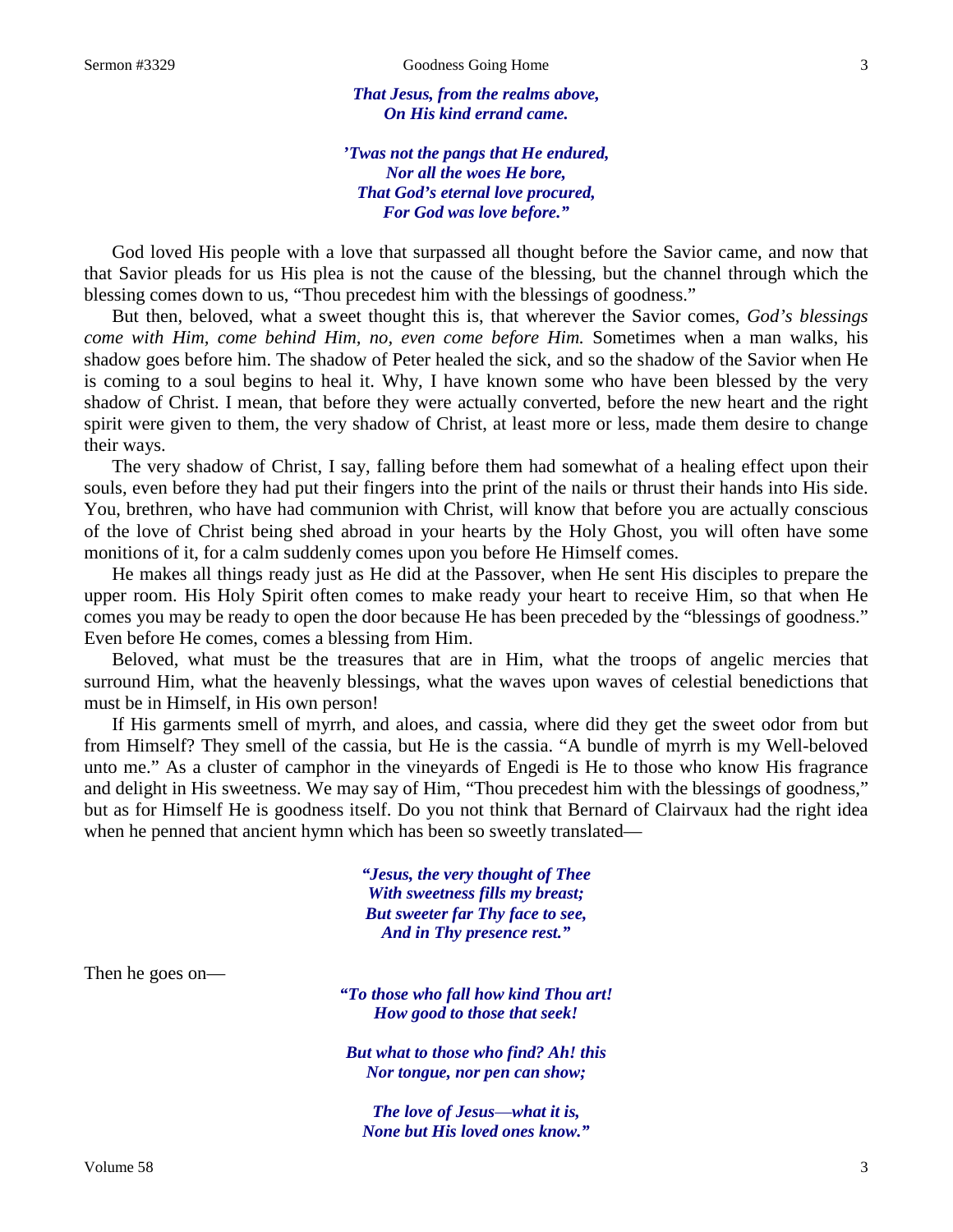So, then, we leave this point as it refers to our Lord personally, reminding ourselves that all the blessings of God's goodness are "Yea, and Amen, in Christ Jesus to the glory of God," to us, and they all come to us through Him. We now turn to our second point—

**II.** ITS APPLICATION TO OUR LORD JESUS CHRIST MYSTICALLY, that is, TO EVERY BELIEVING SOUL IN HIM.

We too, can say to God "Thou hast preceded *us* with the blessings of goodness."

I want you to go back a little in your own histories. Just take out your diaries, and turn back to the book of His mercies. I want you to think of, *prevenient providences.* You may open your children's hymn book if you like, and you may sing—

> *"I thank the goodness and the grace, Which on my birth have smiled; That in this land I passed my days, A happy English child.*

*I was not born a little slave, To labor in the sun; Wishing I were put in my grave, And all my labor done.*

*I was not born as thousands are, Where God was never known; And taught to pray a senseless prayer To blocks of wood and stone.*

*My God, I thank Thee who hast planned, A better lot for me; And placed me in this happy land, Where I can hear of Thee."*

I remember hearing it once said that this was a hymn for little Pharisees, but the man who said that did not know any better, and was therefore to be pitied. It is a hymn which a child may very gratefully sing, and which we may all join in, when we thank God for the providence which caused us to be born where the Gospel is preached.

Let us be thankful too, many of us, that *we were born in households where the name of Jesus was amongst the earliest sounds that caught our ear.* We were rocked in our cradles to the hymns of Zion, and the name of the Savior mingled with the very hush of the lullaby. With some here, alas! it was oaths and curses, and the first sounds they heard were drunken brawls and profanity and blasphemy.

If, dear friends—as many of you have been—you were born into Christian families, I want you to think of it, and then say, "Thou precedest him with the blessings of goodness." Then after your birth, but long before your conversion, what wonderful providences fell to our lot! Our conversion may even have been brought about by the most trifling circumstances.

When you were a bound apprentice, young man, perhaps you were from an ungodly family, and it was a remarkable providence which put you under a Christian master. And you, my young friend, when you first went out to service, or as nursery governess, it was a great mercy that you had a Christian fellow servant or met with someone to speak with you concerning the things of God.

How many chances, as we say, there were that you would not go to such a place, and make them into strong helpers to your highest good. And since then, just think over the preserving providences that you had, even before you were converted. If you had died before conversion, where must you have been? Think too, of the providences which tended to bring you to the place where you live, and where you first heard the Word, and the providences which prepared your soul to be saved.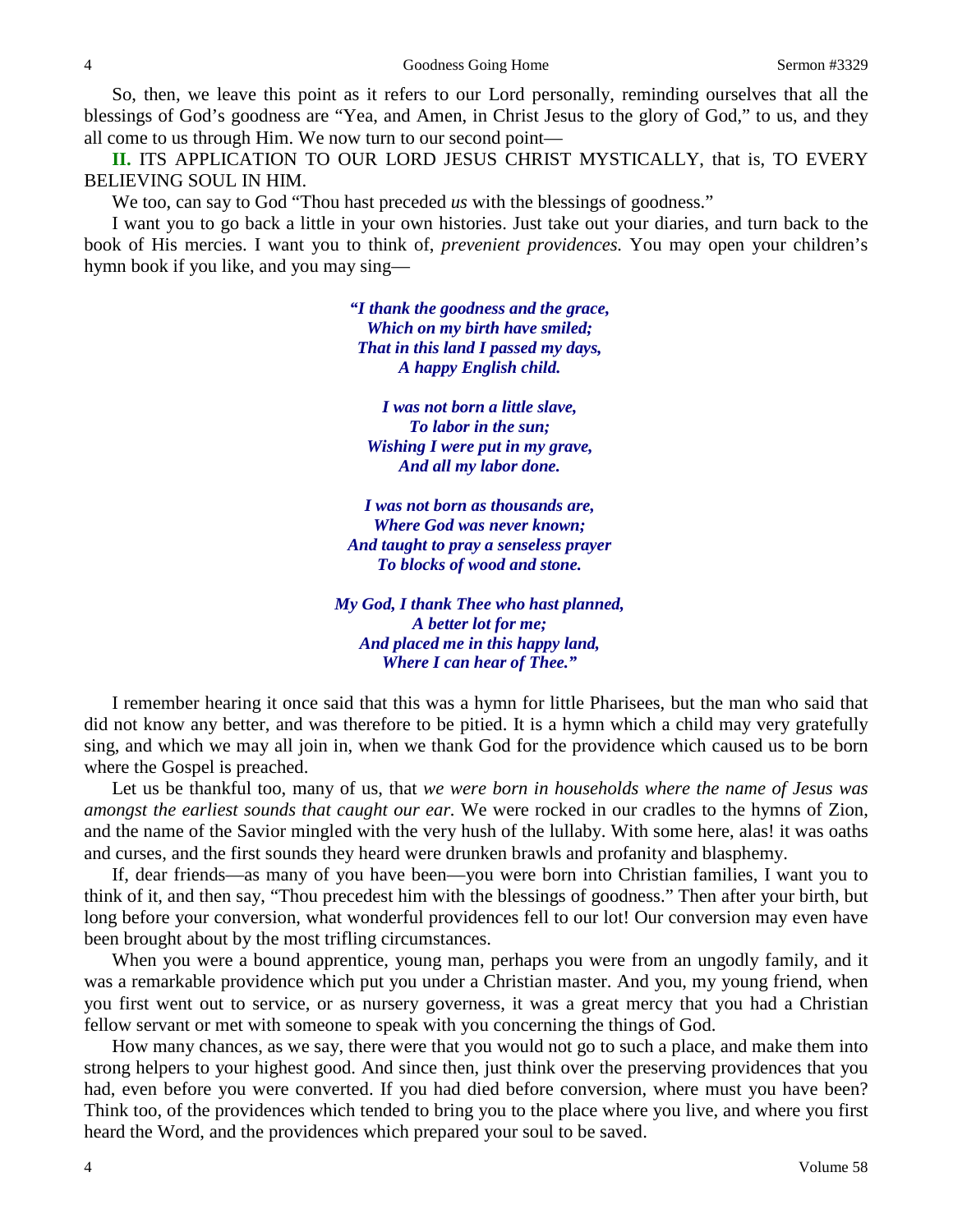I have no doubt that sometimes a man who has been afflicted is more likely to be blessed by a sermon than he would be if he had not been so afflicted. And so, the loss of a child, or having a sick wife, or a serious injury to property, are all ploughs which God uses in providence to make a man ready to receive the Gospel. "I should never have seen," said one man, "if I had not lost my eyes." "Ah," said another, "I should never have been able to run, if I had not broken my legs."

Our so-called misfortunes are sometimes our greatest benedictions, and are often overruled by God to be the means by which we are brought into the way of being blessed, and where He may afterwards meet with us with the blessings of goodness.

You have been praying for prosperity, my friend, but God has not heard you, and you now say that God does not hear prayer. You have asked for a certain position, and He has not given it to you, for it is a position, perhaps, in which you would be ruined. Perhaps you are of such a spirit that if you were not afflicted in providence you would be running into all manner of mischief, but God loves you well, and therefore He will not let you rush blindly down to destruction, but puts a clog upon you to keep you back. Let us think then, brethren, of the providence which came to us before our quickening.

But a wider field opens up to us when we come to think not merely of preventing providence, but of *preventing grace,* the grace that came to us before we knew Christ at all. First, brethren, there was *the grace of restraint* which kept some of us back from committing sins which might have placed us out of the world, out of society, or out of the reach of the ordinary means of grace. It is something to have been kept from drunkenness, it will be a theme for perpetual gratitude if we have been kept from the grosser vices by which the body as well as the soul may become defiled and polluted.

It is no small blessing to have preserved in social life an untarnished reputation among men. Had such a woman fallen, she might never have dared to go where the Gospel was preached and was blessed to her. Had such a young man really put his hand into the till, when he was severely tempted to do it, he might have lost his standing and never have been at Sunday school or in the Bible class where God met with him.

Perhaps you have been strongly tempted to do a certain thing, but something came upon you—you did not know what it was—which told you you must not do it. Preventing grace has come and prevented you from knowing the depths of your carnal nature, because providence has put you into a position where you cannot do as you would.

I do not doubt, brethren, that there is a grace which precedes quickening, a grace for which theology has no name, which prepares the soul for the reception of the divine Word, which makes the soul ready before the living seed comes. It is a kind of grace, at any rate, which educates the man, which makes him candid, casts out his prejudice, makes him live honestly, and keeps him from falling into conceit.

We know some who are unconverted whom we are very thankful to know, for we have great hopes of them. If they have not received the truth in the love of it, yet they have a great love for the truth, and do not by their outward actions lead others into sin. I trust, in some cases at least, that these are not mere Pharisees, but that of many of them we may truly say, "Thou precedest him with the blessings of goodness."

Now I shall leave this point, and go on to remark that the text is true of us who are believers in the following senses—God *has preceded us in the order of merit.* If He had stopped until we deserved His grace He would never have come. We had never known salvation if He had waited until we were worthy to receive it, for we are not worthy now.

For years some of us have been serving Him, either by preaching the Gospel or in some other way, but we have no merit even now. Our poor merits have broken their legs and cannot travel, nay, our merit has been waterlogged, it has gone down, and foundered at sea. We have done with all thought of our own merit. And yet let us recollect that when we come to God, if we are never so guilty, He precedes us with the blessings of goodness. Though our vileness would seem to be upon our forehead, like the leprosy of old, yet we have access with boldness unto this grace wherein we stand, and rejoice in hope of the glory to be revealed.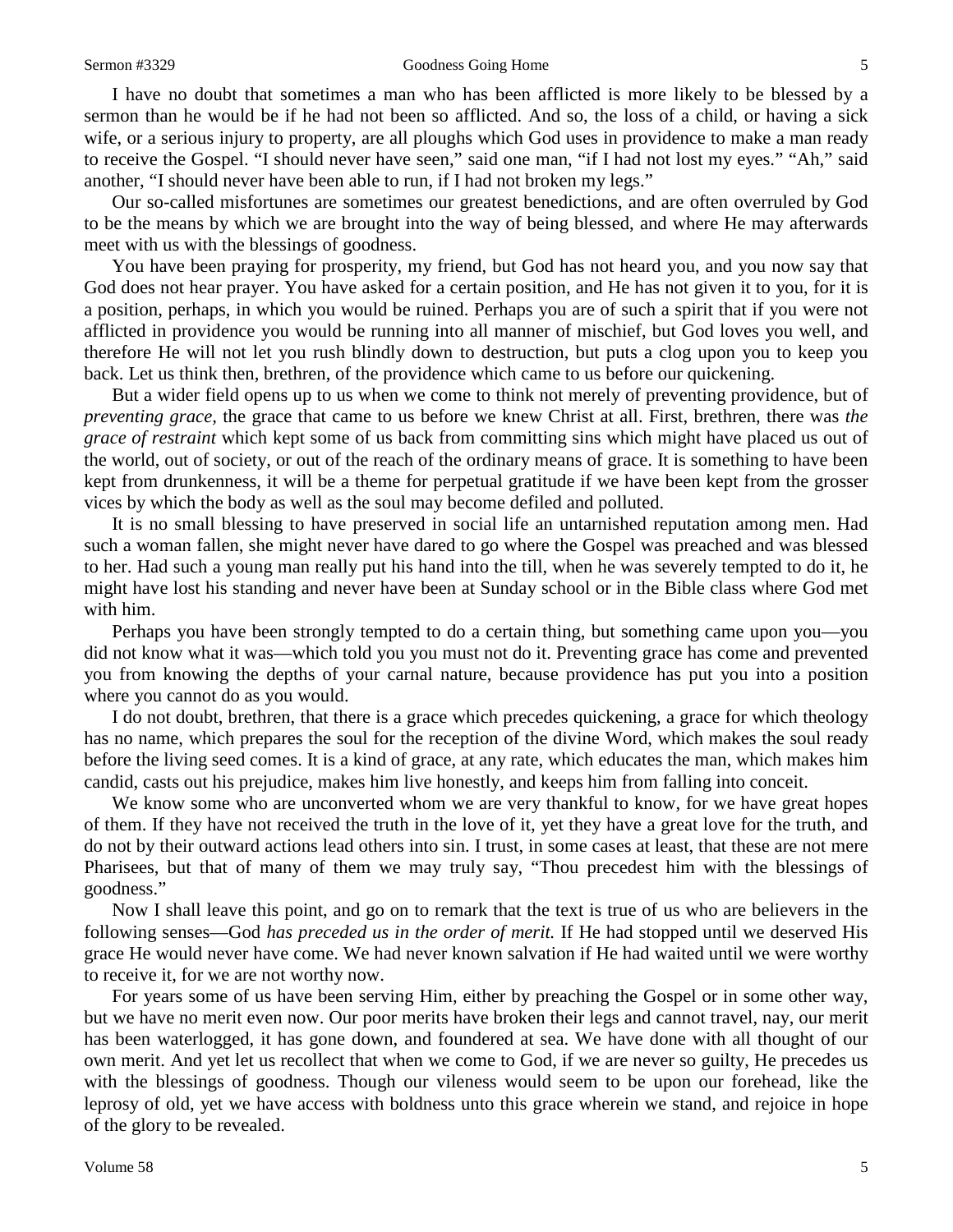Truly, "His ways are not as our ways, neither are his thoughts as our thoughts, for so high as the heavens are above the earth even so are His ways above our ways, and his thoughts above our thoughts." I have not run an inch in the road of merit, but He has run ten thousand leagues, for in the road of merit, He precedes us with the blessings of His goodness.

And it is not only true in the sense of merit, but it is equally true *in the sense of desire.* God did not wait to save us until we desired to be saved. Let me not be misunderstood, however, in the assertion. Did not Christ die to save us, before we were born? Was not the Gospel sent to us before we desired to hear it? Although we sat in the house of God indifferent and did not care about it, yet it was ringing in our ears all the while. And even if we had desires, yet where did those desires come from? Were they our own desires, or were they given to us by Christ?

Those of my brethren who choose to take the alternative may do so, but as far as I am concerned, I must say—

> *"'Twas not that I did choose Thee, For, Lord, that could not be; This heart would still refuse Thee, But Thou hast chosen me."*

I cannot take any credit to myself for coming to Christ. I did come, but I am persuaded it was a secret whisper of His love that attracted my soul, and because of that text which Jeremiah gives us so blessedly, "I have loved thee with an everlasting love, and therefore with lovingkindness have I drawn thee." Or as the poet sings—

> *"He drew me, and I followed on, Charmed to obey the voice divine."*

God, in this, preceded us with the blessings of goodness. He taught us to desire, when we neither willed nor ran, and so fulfilled the text, "it is not of him that willeth, nor of him that runneth, but of God that sheweth mercy."

Then, besides this, God also precedes us in *endeavor*. Brethren, you and I have been endeavoring to grow in grace, and notwithstanding the little progress we have made, yet, on the whole, God has given us a great deal more than our exertions might have led us to expect. When I look on the little zeal which some of us exhibit in private prayer, upon the little diligence which some of us have in studying the Word of God, it is full of wonder that we should have been enabled to have so much joy, and to have so much knowledge of divine things as we have.

We have sown but little, and reaped but little compared with what we might have done, but our harvest has been of infinitely greater value than the sowing might have led us to expect. Christian, you are now more advanced in the life divine than you might have been, or would have been, on the mere ground of your own exertions. You have not advanced far because you have striven with but little earnestness, but you have had a far greater result than you might have expected.

Sometimes I have found in my own soul that I have longed to have communion with Christ, I have thought that if I could but get a whisper from Him I would be content, and or ever I was aware, my soul made me like the chariots of Amminadib. I heard no whisper fall on my outward ears, but His voice to my soul was clear and sweet.

I had no vision of Christ granted to my bodily eye, but before my faith, there stood my Beloved near to me, and my heart was charmed by His presence, long before I thought I could ever reach such a state. Christ came, and seconded my endeavors, nay, carried me far beyond all my endeavors. When, on the other hand, I lay like a dull, dead log, and my spirit seemed unable to move, suddenly the wheels of my soul began to whirl until the axles thereof grew hot with speed.

Certainly too, the Lord has preceded us in *the order of our experience as to time.* Mark tells us that when Christ fed the multitudes they sat down on the green grass, and that there was much grass in that place. God knew that Christ would want a banqueting hall, and therefore He made a carpet for Him long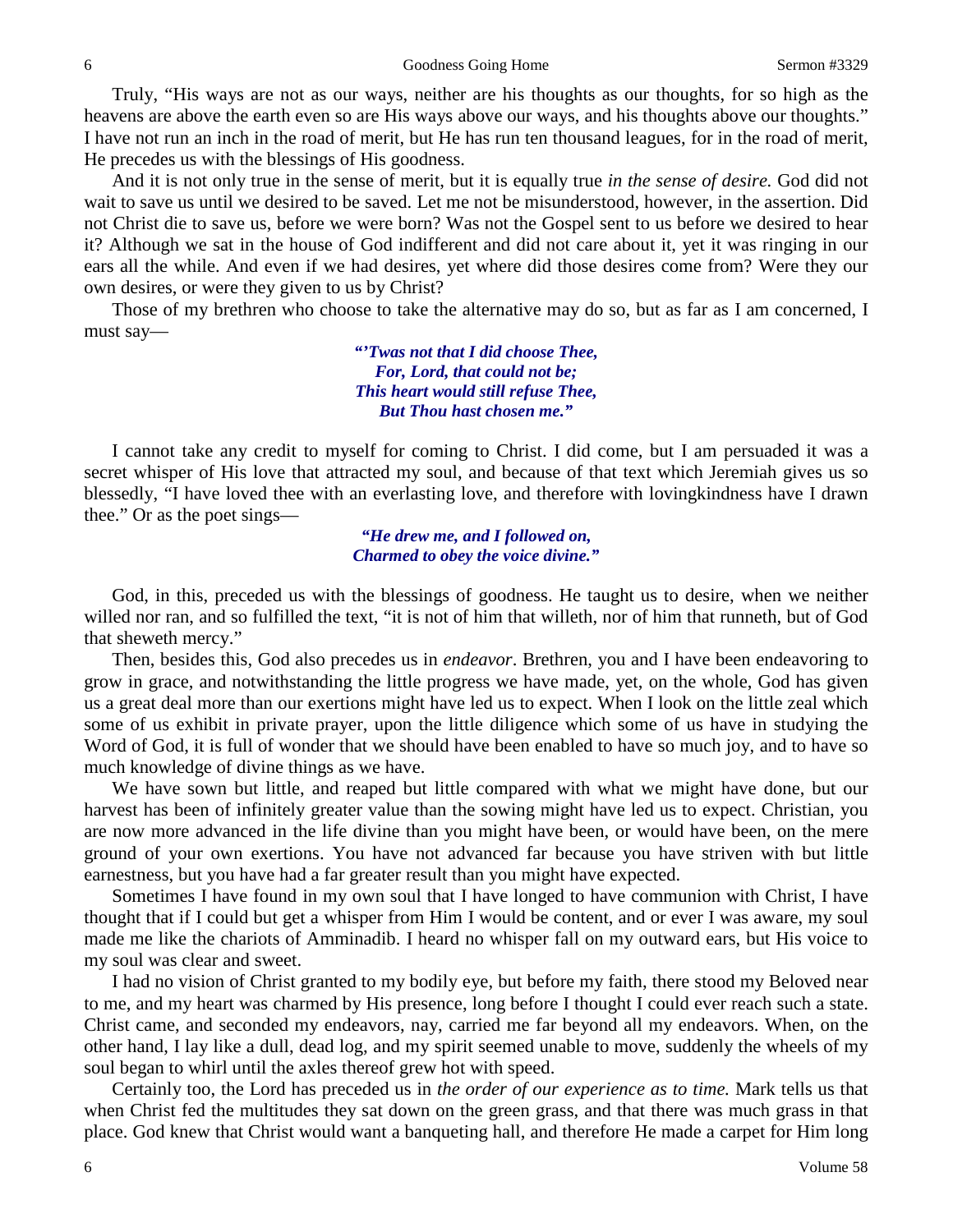before He came there. The pasture must come before the sheep, or else while the grass grows the flock will starve. Always notice the forestalling of God's providence, and the forestalling of God's grace. He prepares before our actual necessity comes.

Have you not observed this in your trials? You had a great trouble a little while ago, you had a death in the house, but a month or two before the death came you had an unusual season of joy, and you did not know why. Now you know it was sent to prepare you for your unexpected trouble. Or perhaps it was another way, this last trouble of yours did not oppress you as you thought it would because you had had another trouble before, and another before that, so that you had, as it were, grown used to troubles.

You had been in the fire till you had become like a sword blade that gets annealed in the heat. I am told that before army horses are taken into battle they are trained to bear the noise of guns firing. Certainly God trains His own chargers, and makes them bear all the din and tumult of battle. He prepares us by small trials to bear larger ones, goes before us, and leaves thus the blessings of goodness to our souls.

He is our great sympathetic Pioneer, going before us through the thick forest and jungle of trial and trouble, clearing a way for us through the brambles and thorns, and making straight in the wilderness a highway for His people, being to us as He was to Israel a cloudy fiery pillar, and so, preceding us with the blessings of goodness.

Yet again He sometimes precedes us *in our labors.* Before our missionaries went to the South Seas there was a peculiar preparation of the minds of the people. They had a tradition or legend that white men would come in ships, and tell them of the true God. Their minds were ready, they were looking for the vessels, and when they arrived, the people were not only waiting, but willing to receive them.

You too, will perhaps find, some of you who may be going to sail to Australia, or change your position in life, that the people among whom you are going are prepared for you, and you are especially prepared as God's witness for them. Do believe that wherever you are going, that God who knows all about you, and who orders your footsteps, will prepare your way before you. He will not let you go an unknown path, but one that should be trodden by the foot of His love before it shall be trodden by you. He will precede you with the blessings of goodness.

And lastly, my text has a very sweet meaning when we think that *God will precede even our expectations.* Some of us never expected the Christian life to be as happy as it has been. We have had oh, how often!—some expectations about heaven. I do not care to read many books about heaven. If most of the books that have ever been written about heaven were destroyed, I think we should know nearly as much as we do now, with them. We know more about heaven, I believe, from our hymns than we do from our books. The hymn—

> *"Jerusalem, my happy home, Name ever dear to me; When shall my labors have an end In joy, and peace, and Thee!"*

has more of heaven in it than half the books that have been written upon the subject, or that other hymn—

> *"Jerusalem the golden, with milk and honey blest, Beneath your contemplation sink heart and voice oppressed: We know not, oh we know not, what joys await us there*: *What radiance of glory, what bliss beyond compare."*

Now these hymns take us up even into the pearly gated city itself, and sometimes when we have been singing—

> *"On Jordan's stormy bank I stand, And cast a wistful eye*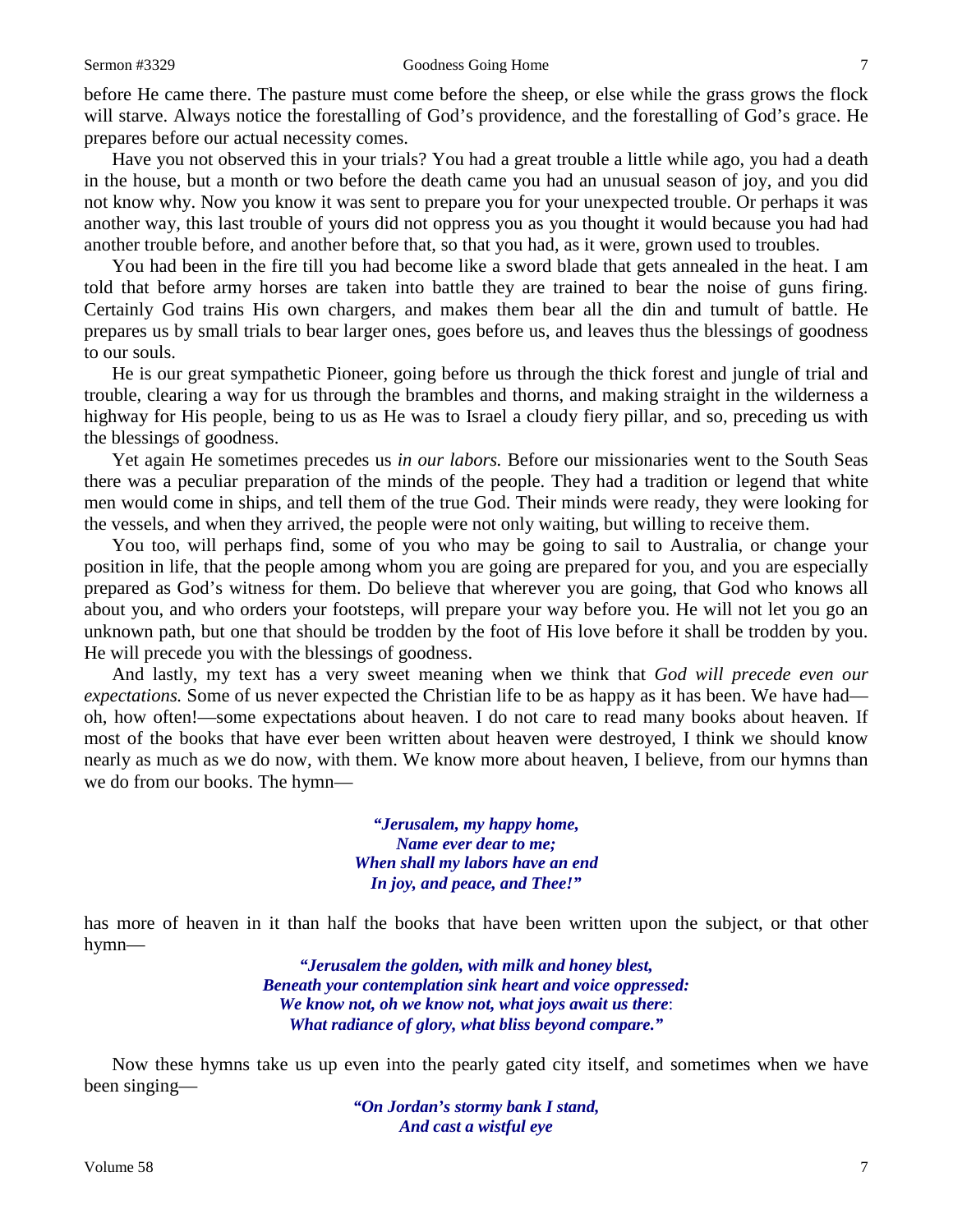*To Canaan's fair and happy land, Where my possessions lie."*

We have almost seen the—

#### *"Sweet fields beyond the swelling flood, Arrayed in living green,"*

and we have been ready to ask to go to be with our Savior, with whom we shall dwell forever. We expect to meet there a blessed company of the saints there, we expect to have wondrous nearness to the Lord Jesus Christ, we are expecting, every one of us, to have a bright crown, we are expecting to have perfect freedom from every ill, from pain, from sin, and from sorrow, and to have what the apostle calls "a far more exceeding and eternal weight of glory."

We are expecting to see such a place as imagination never pictured, to hear such music as has never ravished mortal ear, we are expecting to drink from such pure streams as never flowed from Lebanon's untrodden snows, we expect something beyond what eye, or ear, or heart, can teach us.

Well, brethren, when we get there we shall find, any of us who have had great thoughts about heaven, that our minds were too narrow, and our thoughts too contracted. We shall be like the Queen of Sheba when she said, "I heard a good report in my own land, but the half has not been told me." We shall not be able to turn to the old Book and say, "Ah, God, Thou hast not fulfilled Thy promise! I do not find this state of glory so wondrous as I had been led to think it was." No, beloved, but we shall have to say even there, "Thou precedest my imagination, my expectancy, with the blessings of goodness," and we shall have to add—

> *"Imagination's utmost stretch In wonder dies away."*

I like that verse which our friends sometimes sing which says that we shall—

#### *"Sing with rapture and surprise His lovingkindness in the skies,"*

for so I doubt not, for a long time, at any rate, in heaven, surprise will be one of the most blessed of our emotions—surprise to think that heaven should be such as it is, that Christ should be so glorious, and that we should be permitted to partake of His glory. We shall feel that God has exceeded His own word, and outrun His own promise, and that it was not in human speech, even with God Himself using it, to convey to the human mind any adequate idea of this which surpasses all comprehension and imagination—the joys which God has for those that love Him.

My only regret in thinking on such a text as this is that *some of you have no part in it.* Oh, friends, may God give you grace to look to Him! How can you live on the brink of a stream and never think of the fountain? How can you receive daily mercies, and yet so cruelly treat your God who gives you everything? Worse than the ox treats its owner, for the ox knoweth his owner, and the ass its master's crib, but you do not know, thou dost not consider.

Ah! He hath indeed preceded you with the blessings of His goodness in keeping you alive, in permitting you to hear the Gospel, and above all, in this one respect, that this very night He bids you to turn to Him. The Father's heart beats towards you, and He says to you, "My erring one, come to Me, come to Me! He that cometh to Me I will in no wise cast out. Turn thee, turn thee, why wilt thou die."

> *"Return, O wanderer, to thy home, Thy Father calls for thee; No longer now an exile roam*